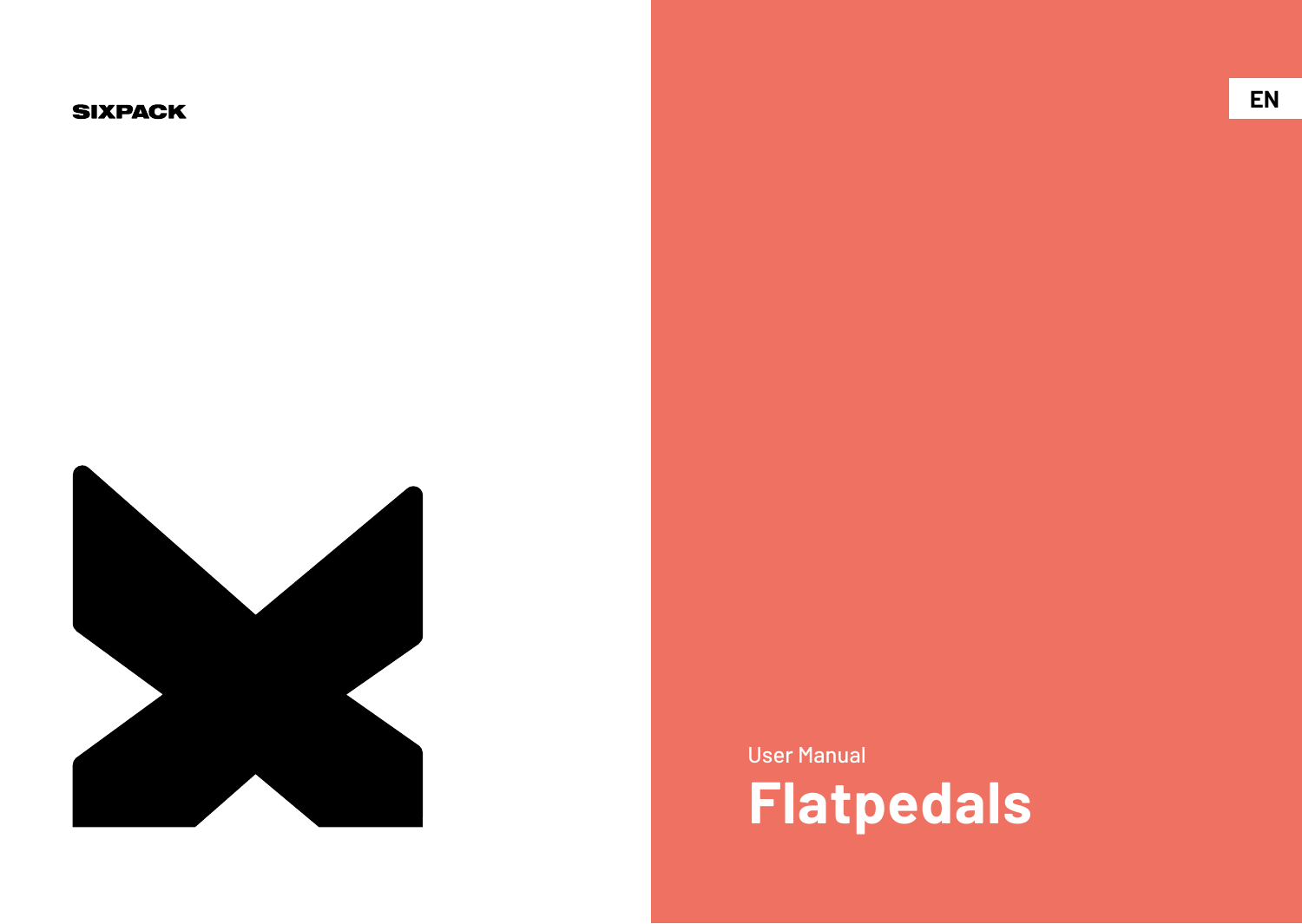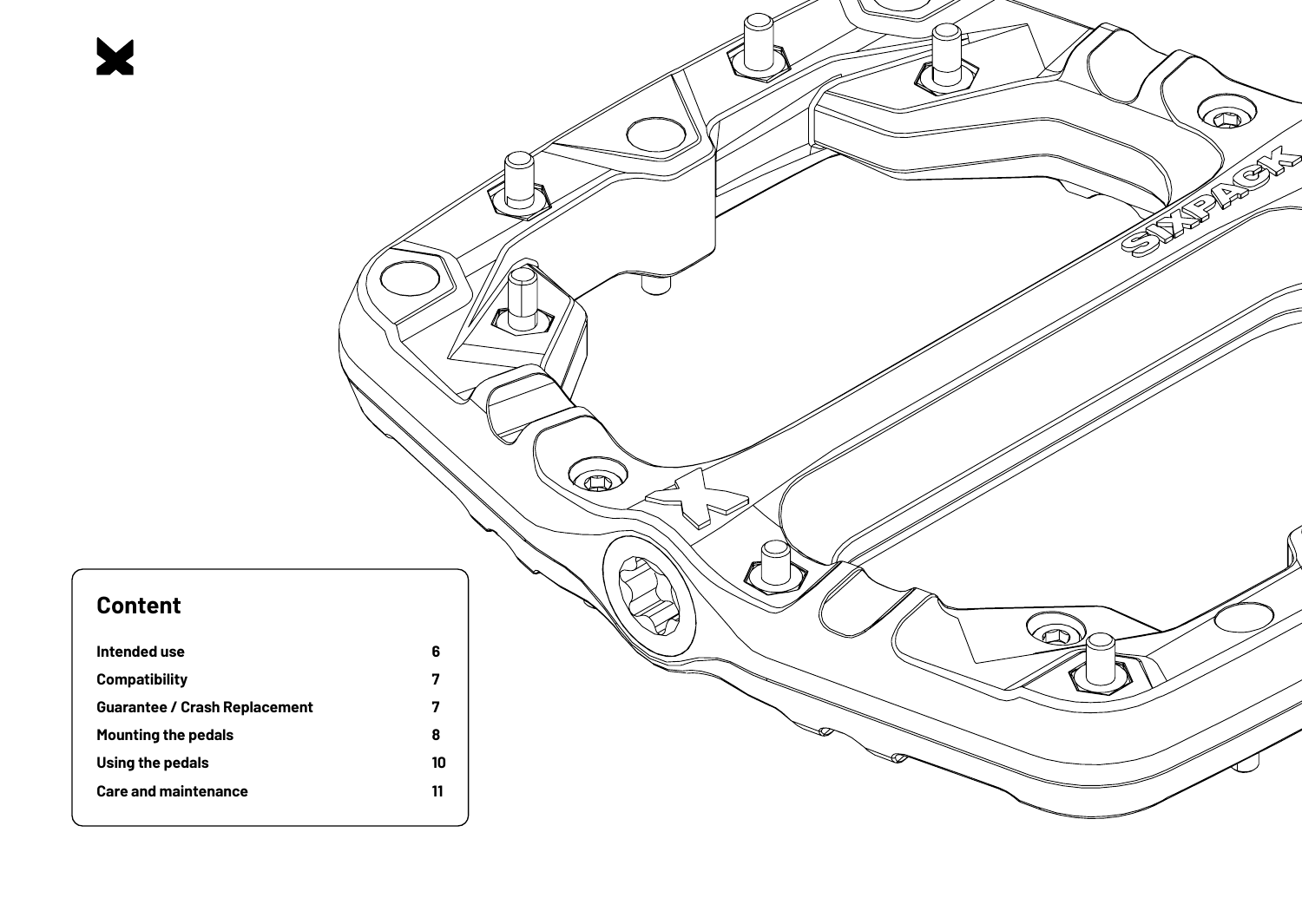#### **Intended use**

Sixpack components are designed for the following categories according to ASTM F2043:

- NETWORK: **Category 2**
- VERTIC and MENACE: **Category 4**
- MILLENIUM and KAMIKAZE: **Category 5**

#### **Category 2: Use on and off road and steps up to 15 cm**

Category 2 stands for the use of bicycles and their components under the conditions of category 1 and on gravel roads and moderate trails. The wheels may lose contact with the ground. Steps can reach a maximum height of 15 cm.

#### **Category 4: Use in rough terrain and jumps up to 122 cm**

Category 4 includes the use of bikes and their components under the conditions of categories 1, 2 and 3 as well as in very rough and partially blocked terrain with steeper sections and higher speeds. Regular, moderate jumps pose no problem for experienced riders when using these bikes. Extended and regular use in bike parks and when tackling "North Shore" sections should be avoided. Due to increased stresses, these bikes should be checked for damage after every ride. Full suspension bikes with mid-level travel are typical in this category.

#### **Category 5: Extreme use (downhill, freeride, dirt)**

Category 5 includes the use of bikes and their components under the conditions of categories 1, 2, 3 and 4 as well as in demanding, heavily blocked and extremely steep terrain, which can only be mastered by technically experienced and very well trained riders. In this category, big jumps are to be expected as well as intensive use in bike parks or on downhill tracks. With these bikes it is essential to ensure that after each ride an intensive check for possible damage is carried out. Pre-damages can lead to failure even if further stresses are significantly lower. A regular replacement of safety-relevant components should also be considered. Wearing appropriate protective gear is absolutely essential. Long travel full-suspension bikes but also dirt bikes characterize this category.

## **Compatibility**

Your pedals are compatible with all state-of-the-art mountain bike cranks with 9/16" x 20 L or R threads. Please note that the left pedal has a left-hand thread, the right one a right-hand thread. For this reason, the pedals must not be interchanged!



### **Guarantee / Crash Replacement**

The statutory warranty applies to all components. If damage occurs outside the warranty, contact us and we try to find an individual solution.



**Scan the code and watch the installation video.**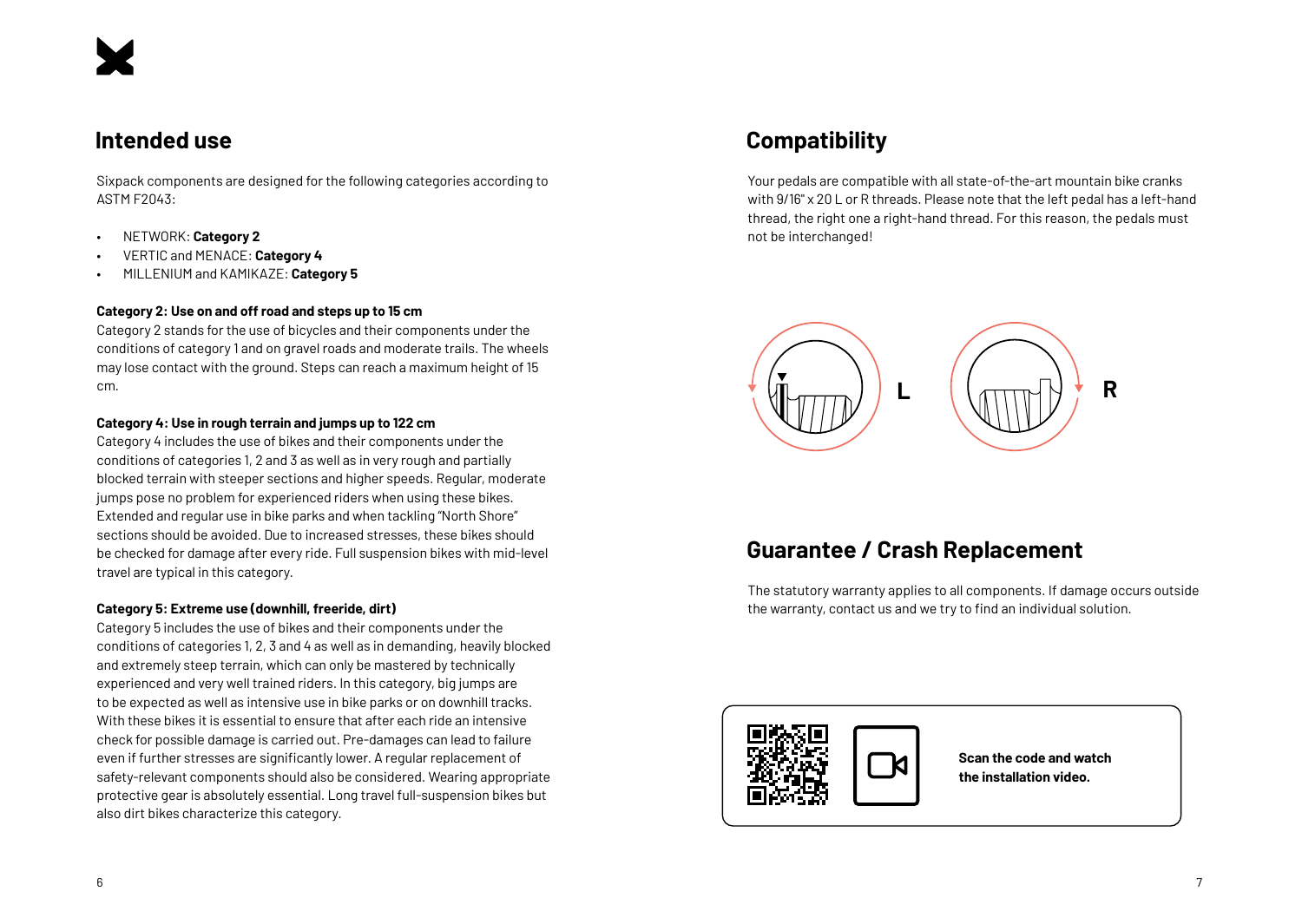#### **Mounting the pedals**

## **DANGER**

### **Danger of accident due to incorrectly mounted pedals!**

- Before assembly, check the crank manufacturer's instruction manual for specific information. Some manufacturers specify the use of washers or limit the maximum tightening torque.
- The left pedal has a left-hand thread, the right pedal has a righthand thread. The left mounting side is marked with a groove on the pedal axle.

Refer to the crank manufacturer's instructions and check them for specific provisions.

- **2** Clean the threads of the crank and the pedals and grease them slightly.
- **3**

**1**

Screw the right pedal clockwise by hand into the crank thread.

**4** Screw the left pedal counterclockwise by hand into the crank thread.

**5**

**6**

Tighten both pedals with an 8 mm hex key to the torque specified by the crank manufacturer. If the crank manufacturer does not specify a torque, the pedals must be tightened to 37 to 42 Nm. Please note, that some torque wrenches only work clockwise!



Check that the pedals are securely fastened. In case of doubt or questions, it is essential to seek the help of a trained bicycle mechanic or the Sixpack Service!